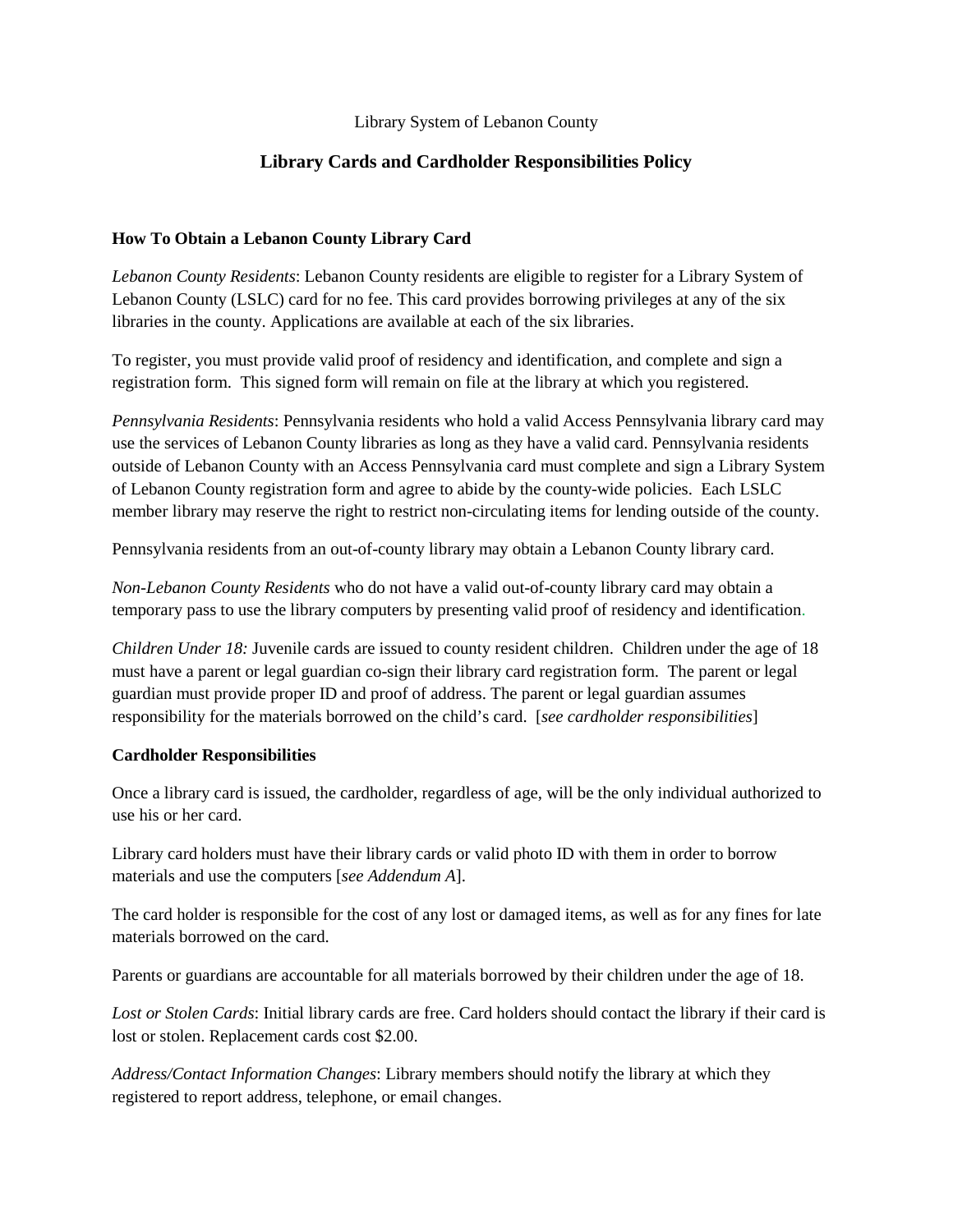## **Borrower Privileges:**

Library cards are valid for use at all Lebanon County member libraries. Registered card holders may borrow physical and digital library materials, attend library programs, and use library computers.

Registered borrowers may use their library barcode number to access online services from home. Online services include the ebook library, Access PA databases, and the online catalog.

## *How to Access Your Online Account*

Go to [www.lclibs.org.](http://www.lclibs.org/) Select the SEARCH THE CATALOG tab, Select the My ACCOUNT tab, select Log In/Register, and enter library card number and password (pin).

From your online account you can request an item, renew an item, view late fees, and manage your account.

## *How to Access Downloadable eBooks and Audiobooks:*

Go to [www.lclibs.org.](http://www.lclibs.org/) Select the ELIBRARY tab. eBooks downloads are managed through Overdrive. Borrowing and registration for eLibrary books is different from borrowing regular materials through the libraries [See Borrowing/Lending Policies]. You will need a valid Lebanon County Library card number and pin/password.

## *Borrower Card Terms:*

- A library card is valid until it expires. If a card is not used for three years, borrowing privileges will be suspended until the account is updated. Card records are purged after ten years of non-use if there are no fines or fees and no fines or fees on dependents' accounts.
- Juvenile records may be purged after five years of non-use if there are no fines or fees associated with the card.
- Borrower cards and records with fines fees and fines are never purged.

#### *Revocation of Library Privileges*

A Lebanon County library may revoke or suspend borrower's library privileges:

- If they do not abide by the member library's behavior policy or other policies
- If there are accumulated charges of \$5.00 or more

#### **Policy Notice**

This policy is subject to change at any time without notice. Updates to the policy may be obtained from the library system or local member library.